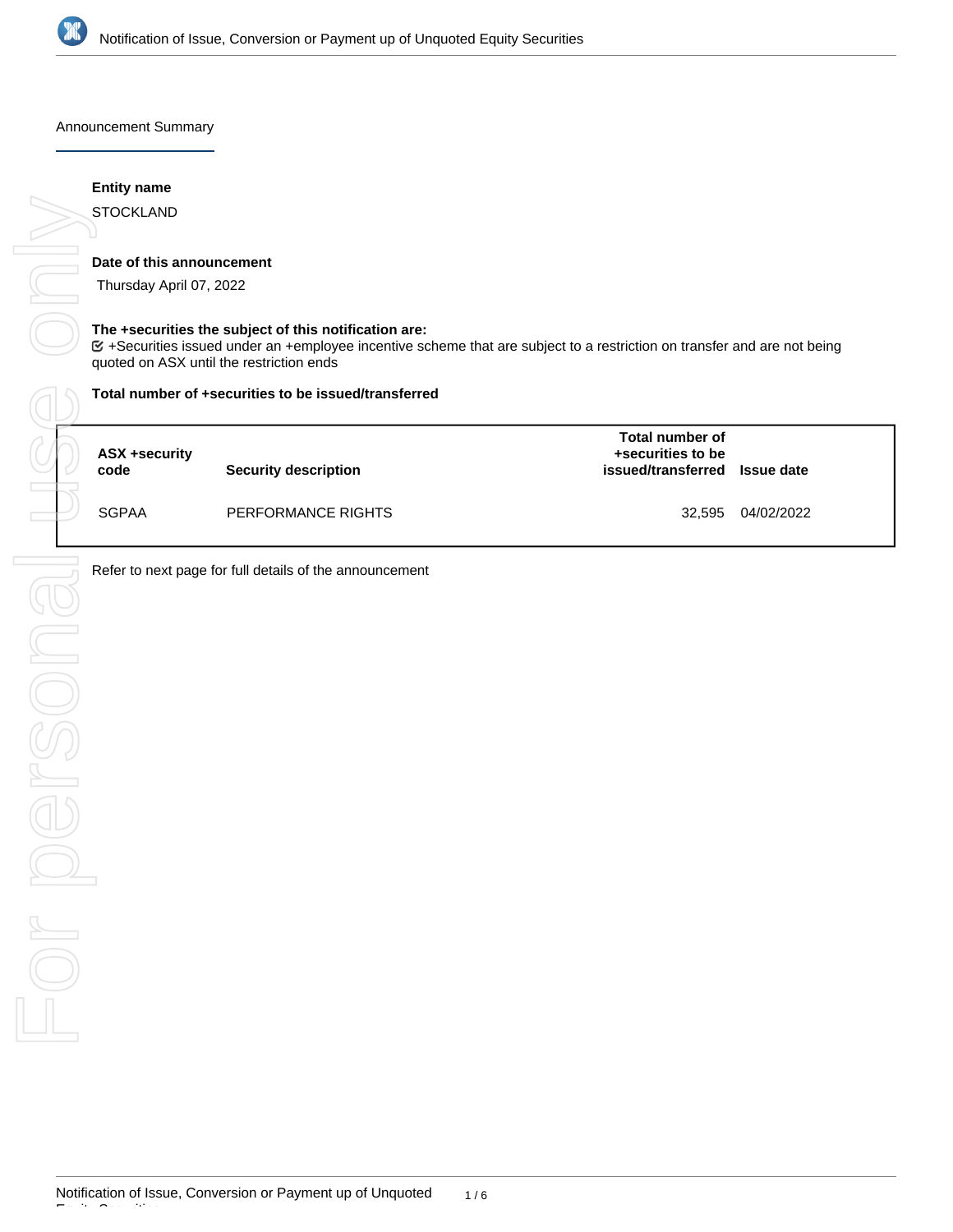

Part 1 - Entity and announcement details

# **1.1 Name of entity**

**STOCKLAND** 

We (the entity named above) give notice of the issue, conversion or payment up of the following unquoted +securities.

**1.2 Registered number type**

other

**Registration number**

ABN 43 000 181 733/ARSN 092 897 348

**1.3 ASX issuer code**

**SGP** 

**1.4 The announcement is** New announcement

# **1.5 Date of this announcement**

7/4/2022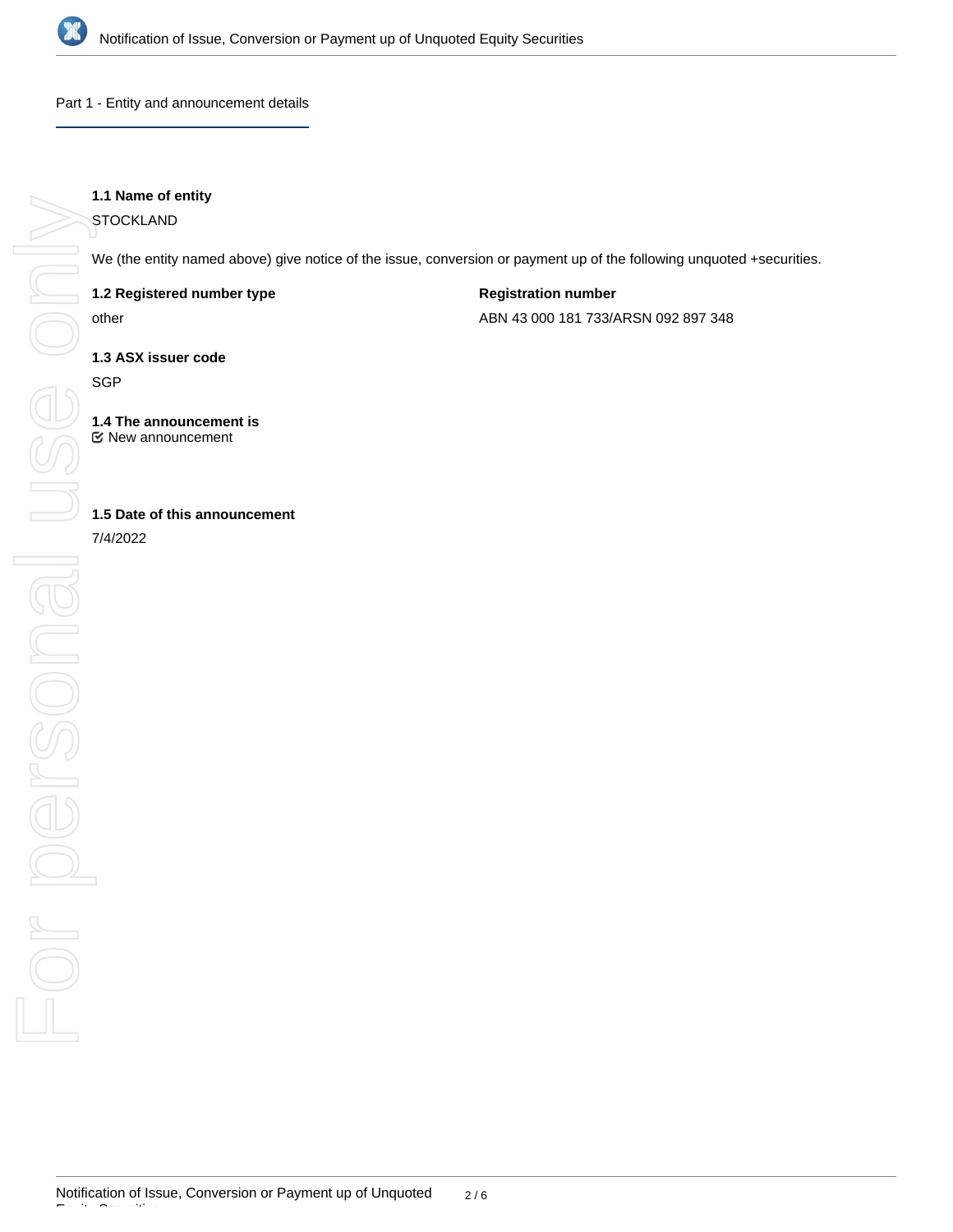

# Part 2 - Issue details

### **2.1 The +securities the subject of this notification are:**

+Securities issued under an +employee incentive scheme that are subject to a restriction on transfer and are not being

### **2.2a This notification is given in relation to an issue of +securities in a class which is not quoted on ASX and which:**

has an existing ASX security code ("existing class")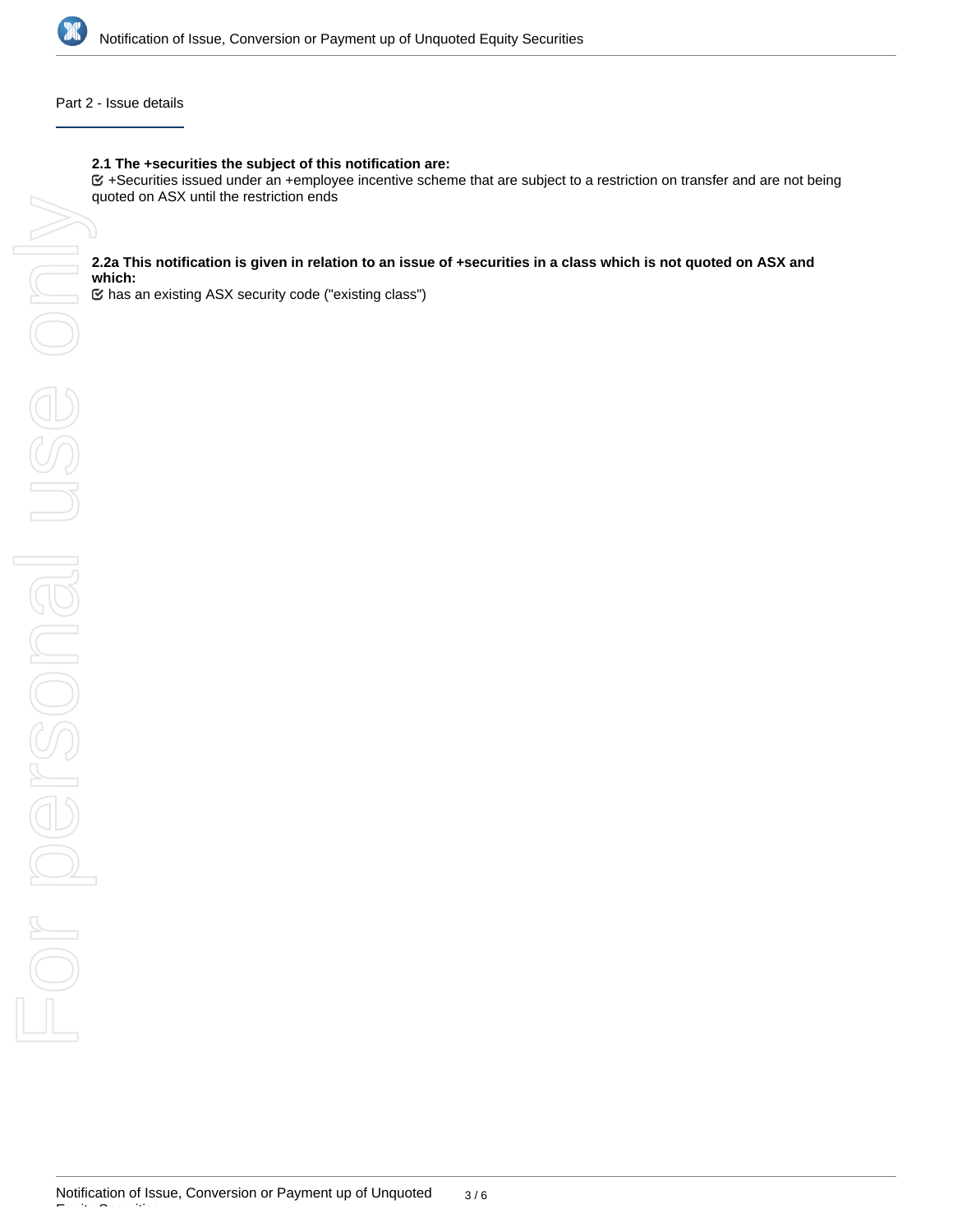

**MIUO OR** 

Part 3B - number and type of +securities the subject of this notification (existing class) where issue has not previously been notified to

ASX in an Appendix 3B

**ASX +security code and description**

SGPAA : PERFORMANCE RIGHTS

**Date the +securities the subject of this notification were issued** 4/2/2022

**Will these +securities rank equally in all respects from their issue date with the existing issued +securities in that class** Yes

**Were any of the +securities issued to +key management personnel (KMP) or an +associate?** No

**Please provide a URL link for a document lodged with ASX detailing the terms of the +employee incentive scheme or a summary of the terms**

[https://www.stockland.com.au/~/media/corporate/investor-centre/fy21/annual-results/fy21-stockland-annual-report.ashx?l](https://www.stockland.com.au/~/media/corporate/investor-centre/fy21/annual-results/fy21-stockland-annual-report.ashx?la=en) [a=en](https://www.stockland.com.au/~/media/corporate/investor-centre/fy21/annual-results/fy21-stockland-annual-report.ashx?la=en)

**Any other information the entity wishes to provide about the +securities the subject of this notification**

# Issue details For personal use only

EOLD

**Number of +securities** 32,595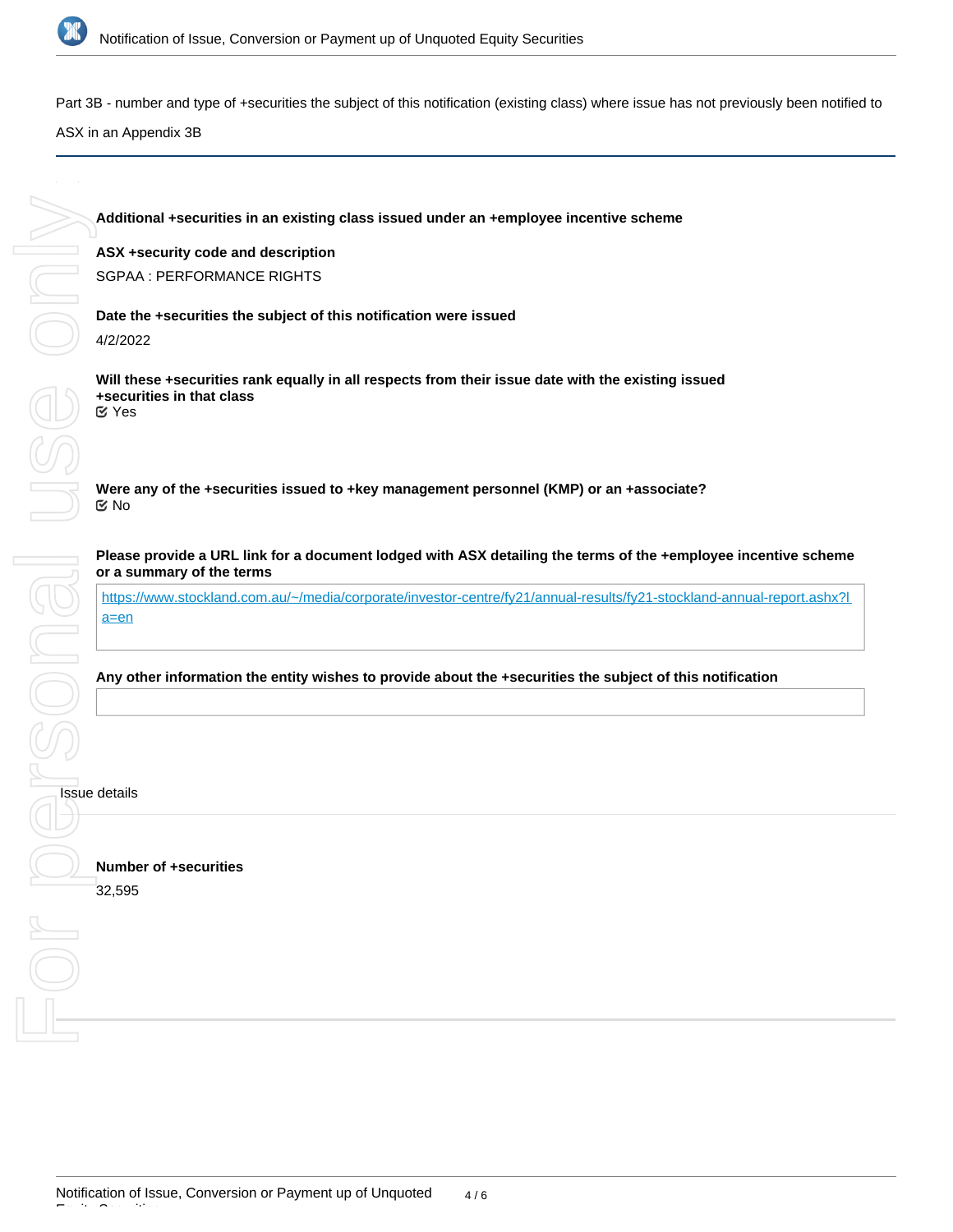

Part 4 - +Securities on issue

**Following the issue, conversion or payment up of the +securities the subject of this application, the +securities of the entity will comprise:**

**(A discrepancy in these figures compared to your own may be due to a matter of timing if there is more than one application for quotation/issuance currently with ASX for processing.)**

**4.1 Quoted +Securities (Total number of each +class of +securities quoted)**

| ASX +security code and description                 | <b>Total number of</b><br>+securities on issue |
|----------------------------------------------------|------------------------------------------------|
| SGP : FULLY PAID ORDINARY/UNITS STAPLED SECURITIES | 2.387.171.662                                  |

**4.2 Unquoted +Securities (Total number of each +class of +securities issued but not quoted on ASX)**

**ASX +security code and description**

SGPAA : PERFORMANCE RIGHTS 9,386,632

**Total number of +securities on issue**

Equity Securities